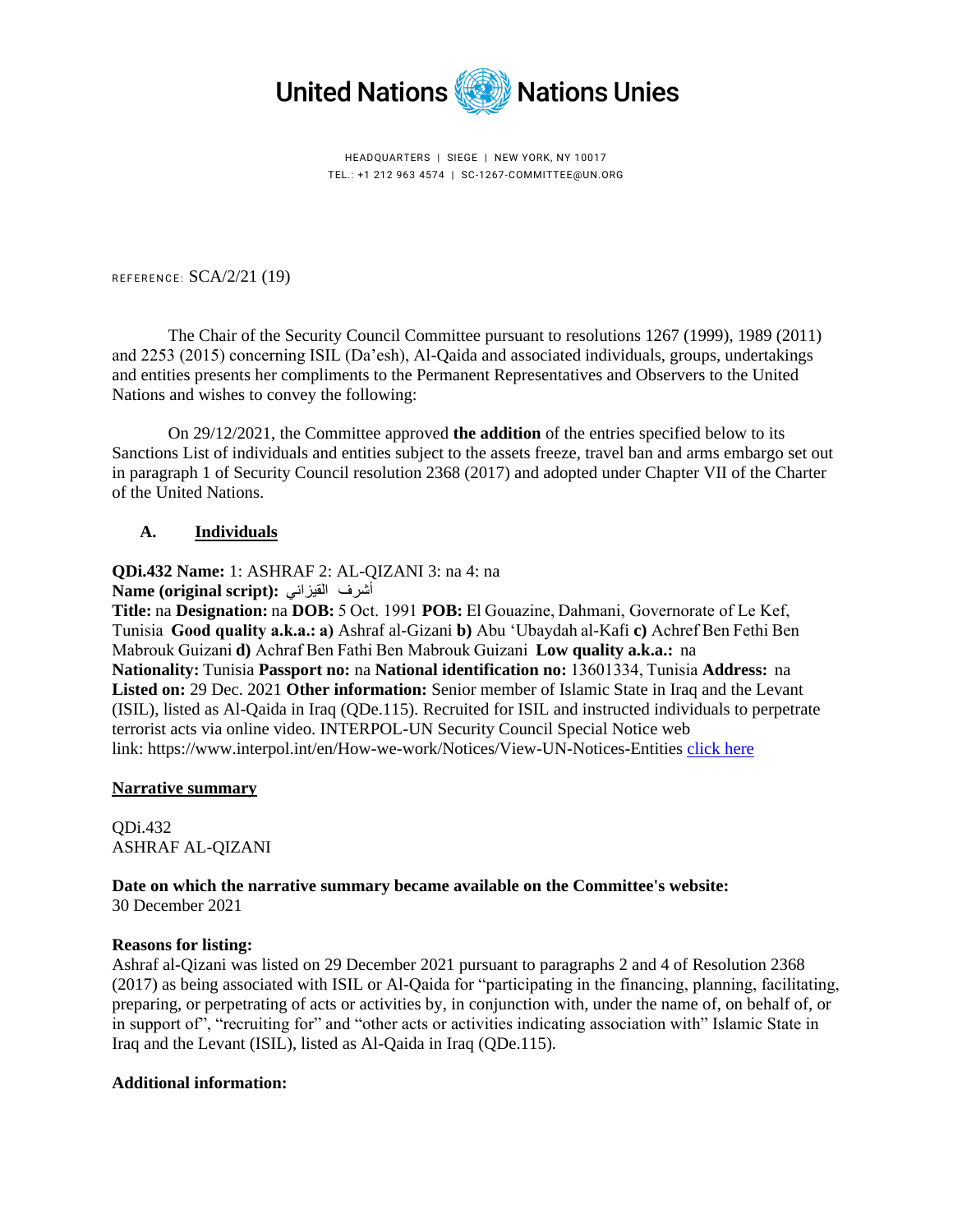Ashraf al-Qizani, also known as Abu 'Ubaydah al-Kafi, serves as the leader of Jund al-Khilafah in Tunisia (JAK-T), an ISIS affiliate in Tunisia. Al-Qizani became the emir of JAK-T after the death of former JAK-T emir Yunus Abu-Muslim in 2019. Under al-Qizani's leadership, JAK-T has carried out numerous attacks in Tunisia. Prior to his appointment as leader of JAK-T, al-Qizani had previously been a member of the Shura Council and served as a sergeant for each of the three companies in JAK-T.

JAK-T emerged as an independent terrorist group in Tunisia in early 2014, but pledged its support to ISIS by December 2014. In November 2019, JAK-T reaffirmed its affiliation with ISIL when it recognized new ISIL leader Amir Muhammad Sa'id Abdal-Rahman al-Mawla (QDi.426).

In its six years of operation, JAK-T has been responsible for numerous attacks on civilians and Tunisian security services, including the November 2015 beheading of a Tunisian youth. Recently, JAK-T was responsible for the January 2020 and March 2020 improvised explosive device attacks targeting Tunisian military vehicles. In September 2020, JAK-T claimed responsibility for a knife attack in Tunisia that killed one Tunisian National Guard officer and wounded another

**Related listed individuals and entities:**  Al-Qaida in Iraq (QDe.115), listed on 18 October 2004 Jund al-Khilafah in Tunisia (JAK-T) (QDe.167), listed on 29 December 2021

# **B. Entities and other groups**

## **QDe.167 Name:** JUND AL-KHILAFAH IN TUNISIA (JAK-T)

 جند الخالفة في تونس **:(script original (Name**

**A.k.a.: a)** ISIL-Tunisia **b)** ISIL-Tunisia Province **c)** Soldiers of the Caliphate **d)** Jund al-Khilafa **e)** Jund al Khilafah **f)** Jund al-Khilafah fi Tunis **g)** Soldiers of the Caliphate in Tunisia **h)** Tala I Jund al-Khilafah **i)** Vanguards of the Soldiers of the Caliphate **j)** Daesh Tunisia **k)** Ajnad **F.k.a:** na **Address:** na **Listed on:** 29 Dec. 2021 **Other information:** Formed in November 2014.Associated with Islamic State in Iraq and the Levant, listed as Al-Qaida in Iraq (QDe.115). INTERPOL-UN Security Council Special Notice web link: https://www.interpol.int/en/How-we-work/Notices/View-UN-Notices-Entities [click here](https://www.interpol.int/en/How-we-work/Notices/View-UN-Notices-Entities)

## **Narrative summary**

QDe.167 JUND AL-KHILAFAH IN TUNISIA

## **Date on which the narrative summary became available on the Committee's website:**  30 December 2021

## **Reasons for listing:**

Jund al-Khilafah in Tunisia (JAK-T) was listed on 29 December 2021 pursuant to paragraphs 2 and 4 of resolution 2368 (2017) as being associated with ISIL for "participating in the financing, planning, facilitating, preparing, or perpetrating of acts or activities by, in conjunction with, under the name of, on behalf of, or in support of Al-Qaida, ISIL, or any cell, affiliate, splinter group or derivative thereof".

## **Additional information:**

Jund al-Khilafah in Tunisia (JAK-T) is an ISIL affiliate, which first emerged as an independent terrorist group in Tunisia in early 2014, but pledged its support to ISIL by December 2014. In November 2019,